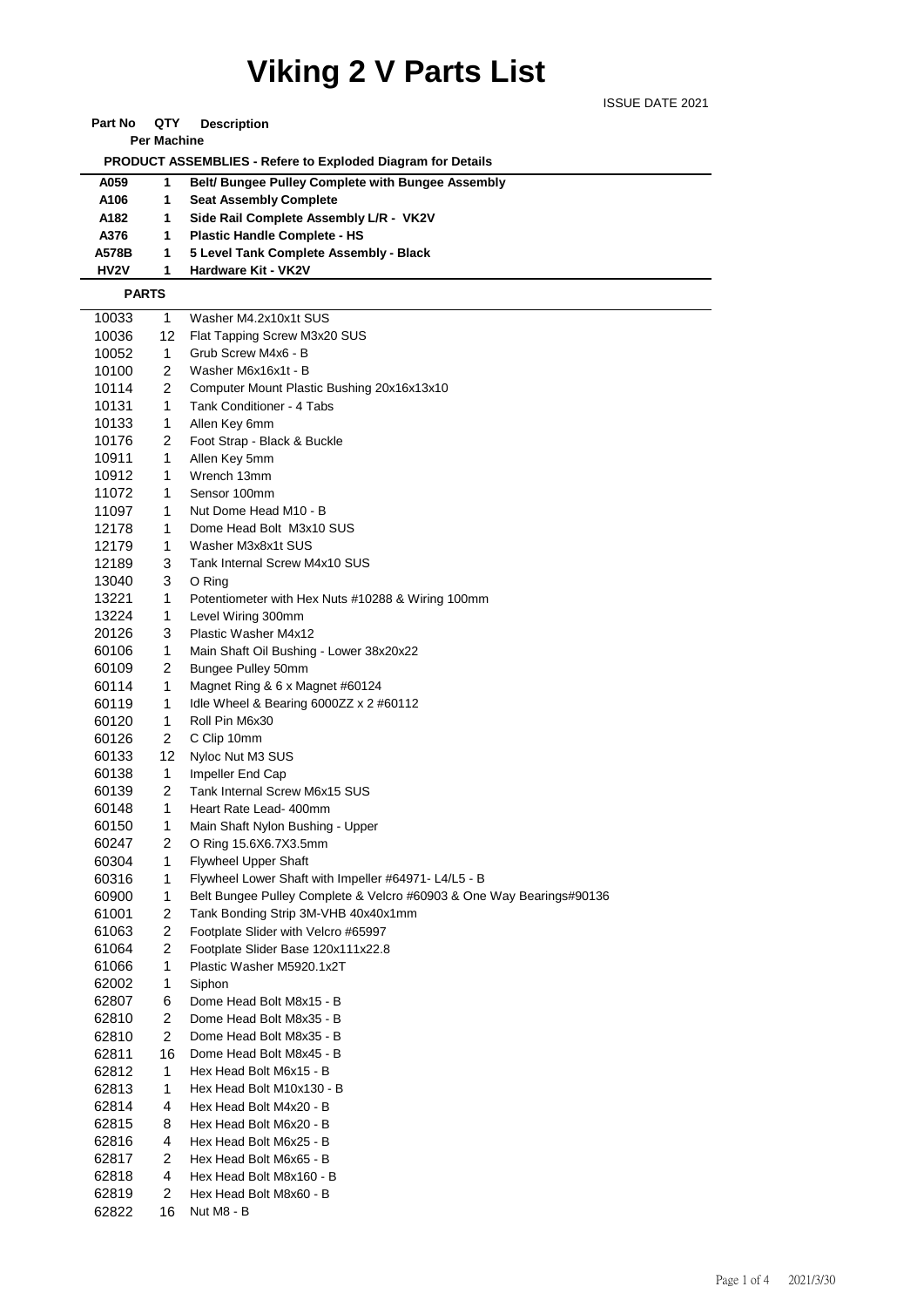| Part No        | QTY         | <b>Description</b>                                                                 |
|----------------|-------------|------------------------------------------------------------------------------------|
|                | Per Machine |                                                                                    |
| 63132          | 12          | Allen Key Bolt-M3x20 - SUS                                                         |
| 63144          | 1           | Tank Plug for HS Tank                                                              |
| 64525          | 1           | Handle with Decal #64523                                                           |
| 64502          | 1           | Handle Plastic Cap                                                                 |
| 64503          | 1           | Pin for Belt                                                                       |
| 64504          | 1           | Plastic Handle Belt 2900mm - HS                                                    |
| 64507          | 2           | Handle Plastic Cap - L/R                                                           |
| 64510          | 1           | <b>Battery Cap</b>                                                                 |
| 64511          | 2           | Round Head Phillips Screw SUS M3x12 - B                                            |
| 64512          | 4           | Counter Sunk Screw SUS M3x20 - B                                                   |
| 64516          | 2           | <b>Plastic Handle Grip</b>                                                         |
| 64524          | 6           | Counter Sunk Screw SUS M3x25 - B                                                   |
| 64983          | 1           | L4/L5 Tank Adjuster Outer Valve & Rubber Spacer #66974 & M6 Ball Plunger #66976    |
| 64984          | 1           | L5 Tank Adjuster Inner Valve - Black                                               |
| 64986          | 1           | Adjuster Knob for Plus / V / XL - Black                                            |
| 64987          | 1           | L5 Adjuster Knob Base - Black with Decals #64985 Black<br>L4/L5 Valve Base - Black |
| 64988<br>65012 | 1<br>1      | U Bolt 8mm with 2 x Flange Nuts #65940                                             |
| 65108          | 1           | Idle Wheel Shaft Bracket (Lower)                                                   |
| 65118          | 1           | Tank Large Ring Seal - Black 499x5.8 Black                                         |
| 65693          | 8           | Dome Head Bolt M5x15 - B                                                           |
| 65702          | 4           | Seat Wheel                                                                         |
| 65820          | 1           | <b>Bungee Hook Mount</b>                                                           |
| 65904          | 7           | Counter Sunk Screw for Wood M3x10 - B                                              |
| 65910          | 1           | Nyloc Nut M10 - B                                                                  |
| 65918          | 1           | Dome Head Bolt M10x60 - B                                                          |
| 65921          | 36          | Washer M8.5x19x1.6t - B                                                            |
| 65923          | 1           | Bungee Slider 8mm                                                                  |
| 65924          | 1           | Bungee Rope 8mm x 2230 & Inner Clip #65922                                         |
| 65931          | 22          | Nyloc Nut M8 - B                                                                   |
| 65935          | 2           | Nyloc Nut M6 - B                                                                   |
| 65980          | 1           | Lower Tank Shell with Decal #61006                                                 |
| 65982          | 1           | Inner Reserve Tank Shell / AR                                                      |
| 66006          | 1           | <b>Bungee Pulley Bracket Upper</b>                                                 |
| 66014          | 1           | Belt Pulley with 6000zz Bearings Complete                                          |
| 66015          | 1           | Support Bracket - Main Frame Left                                                  |
| 66016          | 1           | Support Bracket - Main Frame Right                                                 |
| 66020          | 1.          | Computer Stalk                                                                     |
| 66024          | 1           | Bump Stop Main Frame - 80x20x37.5                                                  |
| 66030          | 1           | Mid Board                                                                          |
| 66031          | 1           | <b>Upper Board</b>                                                                 |
| 66032          | 1           | Front Board                                                                        |
| 66038          | 2           | Spacer for Belt Pulley                                                             |
| 66039          | 4           | <b>Bumper</b>                                                                      |
| 66041          | 1           | Spacer for Main Frame Support Bracket                                              |
| 66042          | 1           | Idle Wheel Shaft 10x127mm                                                          |
| 66043          | 1           | Idle Wheel Shaft Bracket (Upper)                                                   |
| 66044          | 2           | Bushing 40x35x3x22                                                                 |
| 66045          | 1           | Bushing - Metal backing 35x45x5.5x16.5                                             |
| 66051          | 1<br>2      | Foot Board with Decal #63810<br>Velcro for Side Rail 20x345mm                      |
| 66055<br>66056 | 4           | Bump Stop - Square 23x15x6.5                                                       |
| 66058          | 1           | Seat LS-E28 - for Dual Rail                                                        |
| 66059          | 4           | Seat Wheel Short Spacer 12.7x8.1x8.5 - B                                           |
| 66060          | 2           | Seat Frame 220x78.5x23                                                             |
| 66061          | 4           | Spacer 20x8x38                                                                     |
| 66062          | 2           | Spacer 12x8x209                                                                    |
| 66063          | 2           | Axle shaft 8mm                                                                     |
| 66064          | 4           | D7 Eclip                                                                           |
| 66065          | 4           | Spacer 12.7x8x17.5                                                                 |
| 66066          | 8           | Shoulder Screw M6x15 - B                                                           |
| 66068          | 2           | Counter Sunk Bolt M6x35 - B                                                        |
| 66070          | 2           | <b>Transport Wheel</b>                                                             |
| 66074          | 12          | Dome Head Screw for Wood M3x15 - B                                                 |
| 66107          | 1           | Sensor Bracket                                                                     |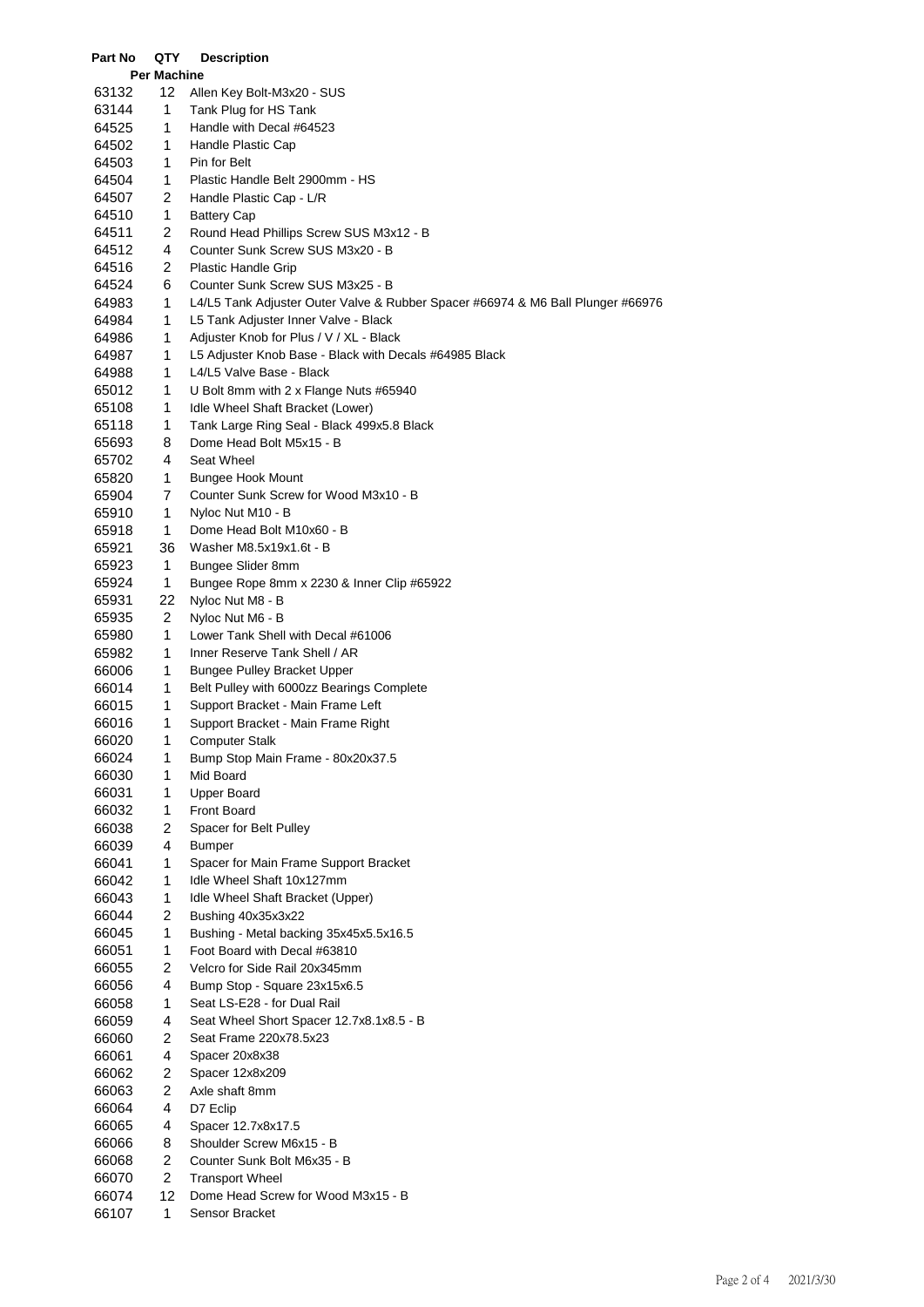### **Part No QTY Description Per Machine** 66152 1 Bar Catch for Plastic Handle<br>66323 4 Seat Wheel 98A 66323 4 Seat Wheel 98A 66354 2 Seat Runner<br>66357 1 Rear Board 66357 1 Rear Board 268x115x23 66973 1 Rubber Seal<br>66992 4 Flat Tapping 66992 4 Flat Tapping Screw M3x16 - SUS<br>67004 1 Bungee Pulley Bracket Lower 67004 1 Bungee Pulley Bracket Lower<br>67046 1 Support Bracket - Lower Main 67046 1 Support Bracket - Lower Main Frame<br>67985 1 Decal - AR Resistance for L5-BLUE 67985 1 Decal - AR Resistance for L5-BLUE<br>67988 1 End Cap - Adjuster Knob 67988 1 End Cap - Adjuster Knob<br>67992 1 Upper Tank Shell - L5 & I 1 Upper Tank Shell - L5 & Double Lip Seal # 66972 with Decals #66960 70005H 1 Bluetooth Auto-Adjust Monitor - L5<br>70932 1 LCD for Bluetooth Auto-Adjust Mon

1 LCD for Bluetooth Auto-Adjust Monitor- AOMEI